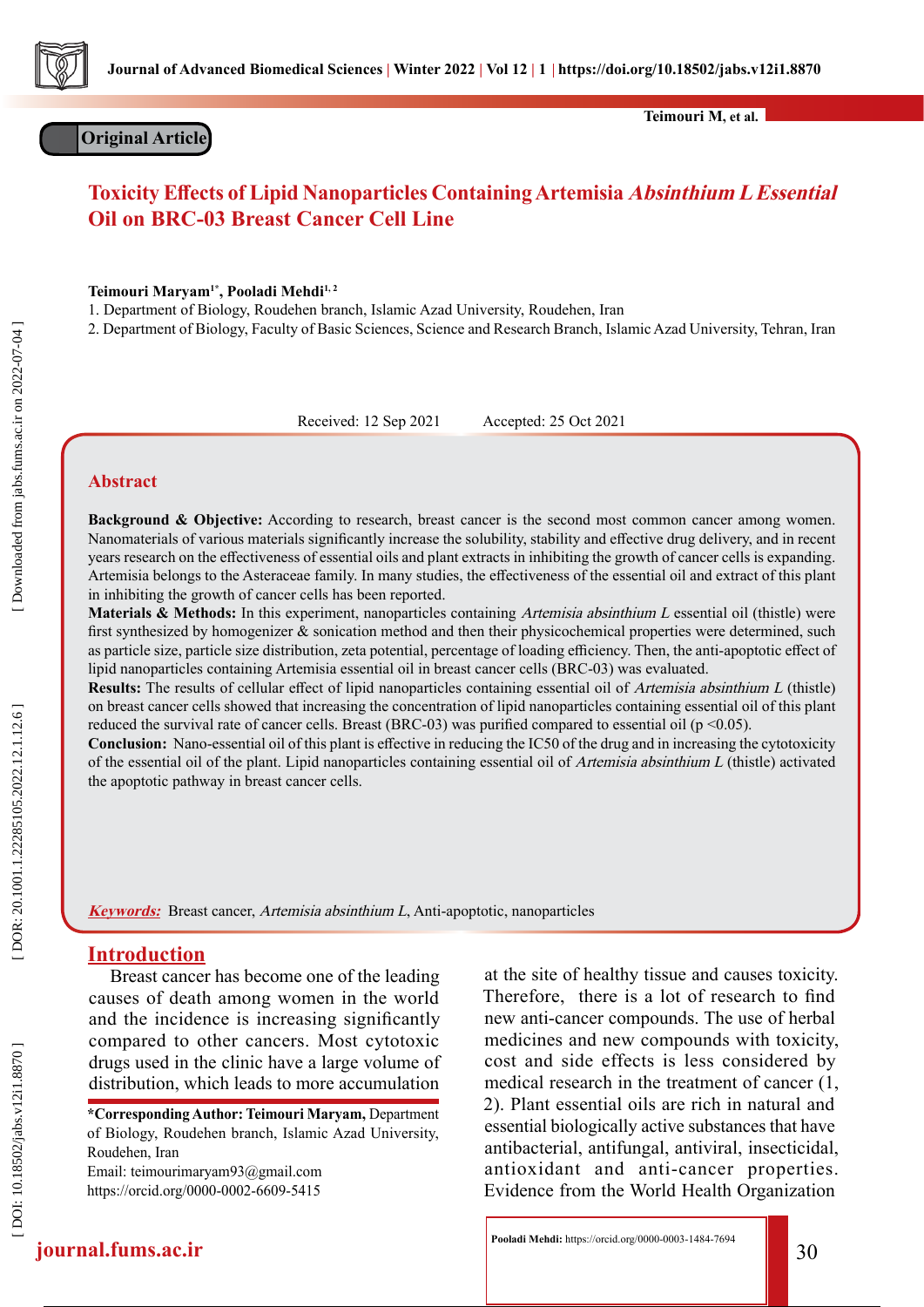(WHO) shows that about 70% of the world's population prefers to use traditional and herbal remedies to treat their illnesses. In Iran, the use of alternative supplements has increased significantly in the last decade (3). Approximately, 60% of anticancer agents are obtained from medicinal plants and other natural sources (4). However, many plants still have anti-cancer potential that have not yet been studied. Therefore, the alternative solution to the harmful effects of synthetic drugs is to use complementary alternative drugs. One of these valuable medicinal plants is Artemisia, which belongs to the Asteraceae family (5). Many species of this family have shown therapeutic properties due to the presence of metabolites such as flavonoids, abscitin, coumarins, steroids, polyethylene, mono and sesquitapenses, and succitropen location (6). Artemisia absinthium has opened, softening, diluting and appetizing properties and its nature is astringent and bitter. Its collecting power is high due to its bitter taste. It is a laxative of bile and bile secretions and other soda mixtures that accumulate in the stomach and is diuretic. Its amount is appetizing and tonic and its large amount are effective for opening menstruation (7). One of its important effects is cleansing the arteries of the chest and lungs, and due to the presence of Nestonin, it repels intestinal creams and strengthens the stomach and digestion. Another important property is a strong disinfectant. The wormwood plant is used to treat depression, insomnia, anemia and dizziness. This herbal medicine also has antiintestinal worm properties. Sweet wormwood contains a compound called artemisinin, which causes cancer cells to die. Artemisinin kills everything from parasites to bacteria, fungi and cancer cells, when it has nothing to do with healthy cells. There is also a trick to killing cancer cells with the help of artemisinin (8). Artemisinin can kill cancer cells alone (a study showed that 28% of breast cancer cells were destroyed), but its real anti-cancer power is released when combined with iron an it is activated to search for and destroy cancer cells. That is why the use of sweet rye is useful in treating malaria. The malaria parasite contains iron and cancer cells are usually high in iron. They need iron to multiply and steal it from other cells, so they can continue to multiply rapidly. Other studies published this year show that Artemisinin has the potential to kill cancer cells in the head and neck, bladder, blood, lung, prostate, colon and bone (9). Encapsulation of plant essential oils is one of the most effective methods to increase the solubility and stability of essential oils in adverse environmental conditions and control of its active compounds. The development of nano-sized formulations of bioactive compounds due to its small size has more advantages compared to other encapsulation systems. These systems have a higher intracellular absorption due to their small size and are targeted. Since plant essential oils are fatty in nature, solid lipid nanoparticles (SLN) can be used as a very useful option for transporting plant essential oils due to their biocompatibility, low toxicity and good degradability along with the ability to encapsulate hydrophobic biological compounds (10-12). Therefore, considering the importance of breast cancer and the antioxidant potential of Artemisia Absinthium L, This study was performed to evaluate the cytotoxic effects of lipid nanoparticles containing Artemisia Albsinthim L essential oil on BRC-03 breast cancer cell line by MTT method.

## **Materials & Methods**

# **Essential oil (aerial branches) Artemisia Albsinthim L**

This research has been done granting to the ethical protocols of research centers (IR. IAU.PS.REC.1396.165). This plant with herbarium number was prepared in the Faculty of Pharmacy of Kerman University of Medical Sciences (PMP-1538) in Kerman province in the middle of summer 2021 and was well ground. Then, 500 g of dry plant powder was ground and essential oil was extracted by Clevenger. The amount of essential oil obtained was about 2.5 grams (equivalent to 5% w/w).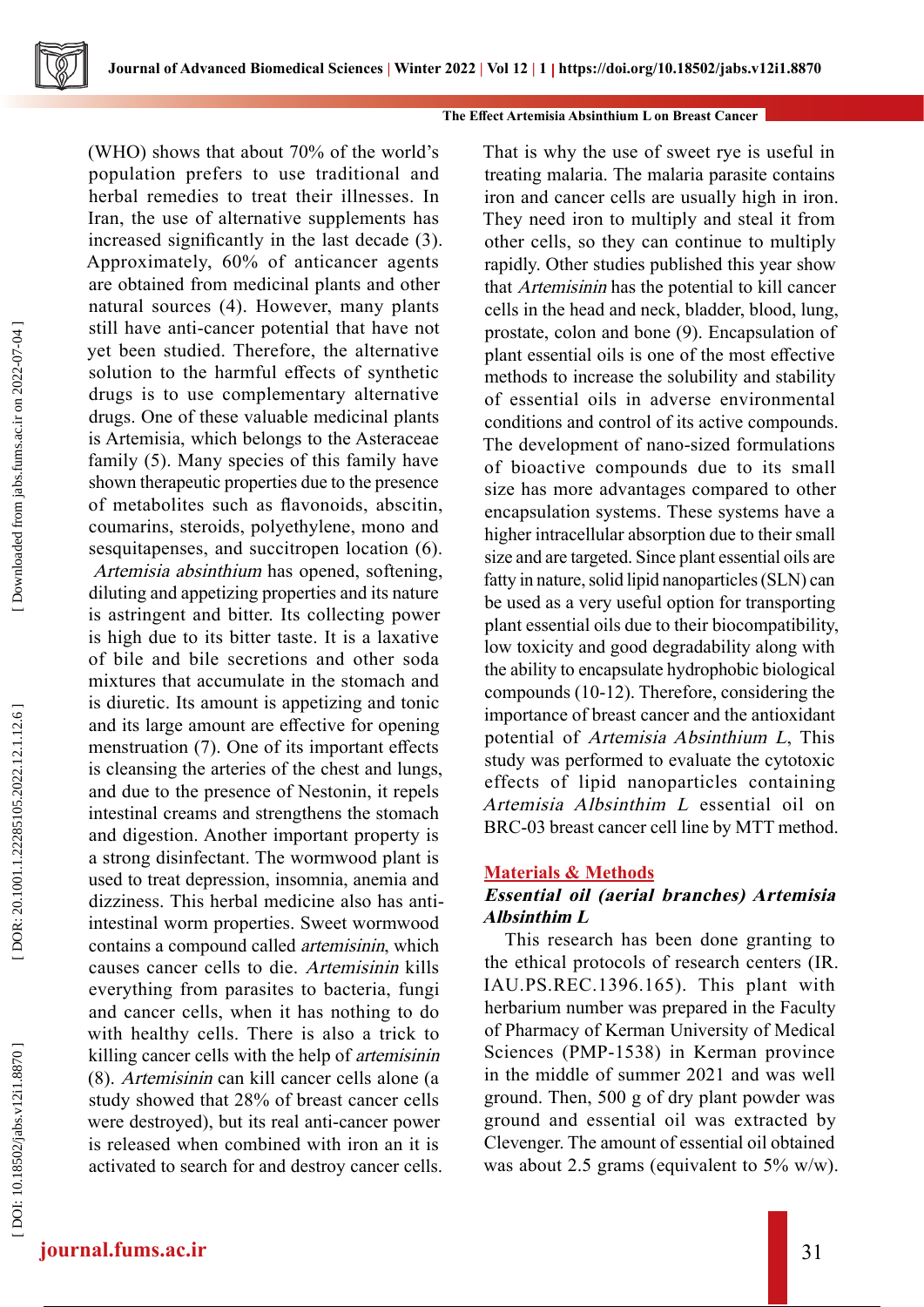

The ingredients in Artemisia Albsinthim L were identified by GC/MS (Agilent Technologies, USA). Then, uptake in the range of 200-400 nm it was taken by UV-Vis (SHIMADZU, Japan).

## **Preparation of solid lipid nanoparticles containing Artemisia Albsinthim L essential oil**

The uniformity method at high temperature and under ultrasonic waves was used to fabricate nanoparticles. Lecithin surfactant and solid fat (myristic acid) were selected for this study. For this purpose, 0.25g of myristic acid and 0.25g of the prepared essential oil were heated on 5 to 10 degrees above the melting point of myristic acid (53.9), ie 60°C, on a heater stater. In a separate bowl, 50cc of distilled water and 1 g of lecithin were mixed at the same temperature of 60°C. The mixture of myristic acid and extract was kept on the stirring heater for 60 hours at 60°C for further dissolution. The mixture of water and lecithin was then gradually added to the mixture of myristic acid and essential oil. After finishing the work, the sample was cooled to ambient temperature to form nanoparticles. Placebo (nanoparticles without plant essential oil) was also prepared according to the above-mentioned method.

## **Determination of particle size and zeta potential**

The parameters were measured at room temperature at a 90° angle using a zetasizer (Maloren UK Zen 3600). To investigate the parameters, the device was calibrated based on the aqueous phase  $(RI = 1.3)$  and then passed through a needle filter with a size of 0.22 μm and the particle size, zeta potential and particle size distribution were analyzed in 3 replications.

## **Determining the percentage of essential oil loaded**

In this part 3 ml of a solution of nanoparticles containing essential oil was poured into a dialysis bag and distilled water was poured on the other side. After 4 hours, the remaining liquid inside the dialysis bag and the initial solution of the nanoparticles were spectroscoped using a spectrophotometer. The difference between these two solutions is the amount of very small particles of nanoparticles in which the essential oil is not loaded.

#### **Teimouri M, et al.**

## **Investigation of nanoparticle morphology by SEM**

The best nanoparticles were diluted with deionized water according to the amount of essential oil loading and particle size in a ratio of 1 to 10. The sample was then placed on a copper grid large enough to form a thin layer. Then, one to two drops of 2% phosphotungestic acid were added. After one minute, the excess material was removed from the copper grid with a paper filter to create a thin layer for imaging. The sample was then allowed to dry at room temperature. Then, the morphology of nanoparticles was observed by transmission electron microscope at different magnifications.

The morphology of the SLN was observed using a scanning electron microscope of the Quanta 200 model of FEI Company at an accelerator voltage of 20 kV. A drop of nanoparticle suspension was placed on a graphite surface. After drying at room temperature, the sample was coated with gold ion.

## **Infrared spectroscopy with Fourier transform**

Infrared spectroscopy with Fourier transform was used to identify and confirm the presence of various materials. The FT-IR spectrum of SLNs was recorded in the range of 500 to 4000 nm using the AVATAR model manufactured by Thermo USA. Essential nanoparticles and non-essential nanoparticles were tested on the machine.

## **Cytotoxicity test Cell culture**

For this test, human breast carcinoma cells (BRC-03) prepared from Pasteur Institute of Iran were used. Cells of this cell line were cultured in one-time flask of cell culture in the DMEM culture medium of 10% FBS at 37 °C with a pressure of 5%  $\mathrm{CO}_2$  and 95% vapored.

## **Studied groups**

In order to evaluate the anti-cancer effects of essential oil loaded on lipid nanoparticles, cells were cultured for 96 hours in 96-well plates in the following groups with specific concentrations.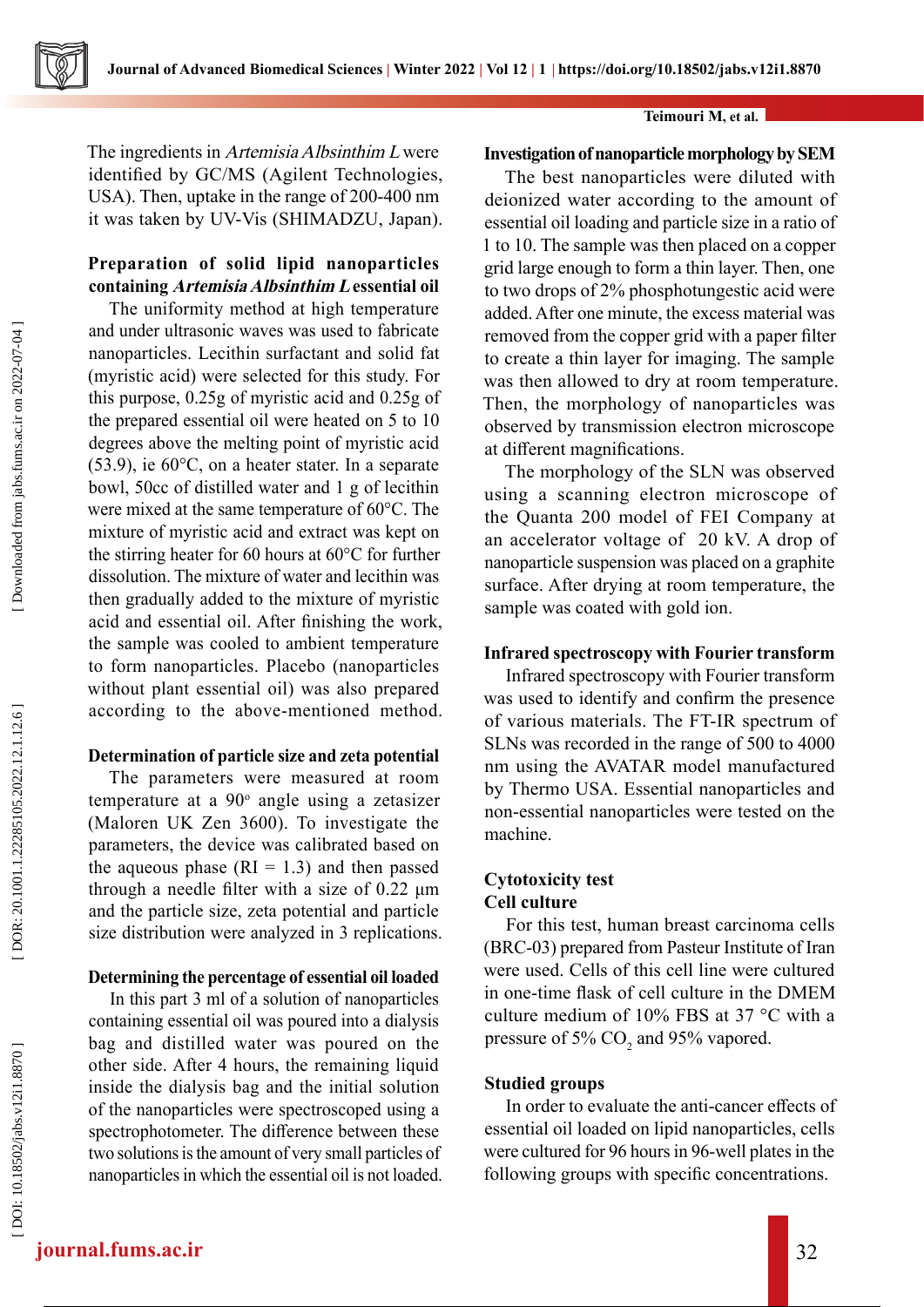**Group 1:** Artemisia Albsinthim L essential oil 24-h treatment with concentrations of 10, 50, 100, 500, 1000 µ/ mL

**Group 2:** Nanoparticles containing Artemisia Albsinthim L 24-h treatment with concentrations of 10, 50, 100, 500, 1000 μg / mL

**Positive control:** Cis-platinum 24-h treatment with concentrations of 1, 5, 10, 20, 50  $\mu$ / mL.

**Negative control:** DMSO 5% treatment 24 (DMSO was used in positive control because it was used as a solvent in the extract).

### **Determination of toxicity and cell viability**

Cell viability percentage was determined by MTT assay. Toxicity measurements were cultured separately Artemisia Albsinthim L cells with a concentration of  $10<sup>4</sup>$  per well in a 96 plate for 24 h. Then, the cells were treated with the same volume of fresh culture mediu. Different concentrations of extract and SLN containing extract (10, 50, 100, 500, 1000 μg /mL) were injected in 3 replicates in wells. After 24 h, 20 μl of MTT solution was added to each well with a concentration of 5 mg /ml and incubated for 4 h. After that, the fluid was removed and 150 μL DMSO was added to each well. At each step

to remove the fluid, centrifuge was performed. Adsorption was recorded at 570 nanometers wavelength using Raider microprocess (ELISA Reader) and finally calculated according to the sub-percentage of survival and the percentage of cells in the cell.

#### **Statistical analysis**

For statistical analysis of the results, SPSS software and Two-way ANOVA method were used and significant results were measured at P<0.05.

## **Results**

The results of the compounds in Artemisia Absinthium L essential oil by examining the spectra of chromatography gas (GC/MS), the calculation of inhibition indexes and comparison of mass specters of compounds with standard combinations, 40 different compounds in Artemisia essential oils were identified. Essential oil efficiency was estimated at 1.5cc. The main combinations are: β-Pinene (21.6), ß-Thujone (19.87%), sabinene (9.8%), trans-Verbenol (7.0) Linalool  $(5.1\%)$  and Germacrene D  $(5.1\%)$  (Table 1).

**Table 1.** Identify the percentage of compounds in Artemisia Absinthium L essential oil by GC /MS. <sup>a</sup> RI: Retention indices on DB-5 column

| <b>Compounds</b>    | RI <sup>a</sup> | GC area (%) |
|---------------------|-----------------|-------------|
| $\alpha$ -Pinene    | 932             | 3.9         |
| Camphene            | 946             | 2.53        |
| Thuja-2,4(10)-diene | 953             | 0.52        |
| Sabinene            | 969             | 9.8         |
| $\beta$ -Pinene     | 974             | 21.6        |
| sabinene            | 975             | 7.8         |
| Linalool            | 998             | 5.1         |
| $\alpha$ -Terpinene | 1014            | 0.11        |
| $p$ -Cymene         | 1020            | 1.32        |
| 1,8-Cineole         | 1026            | 4.12        |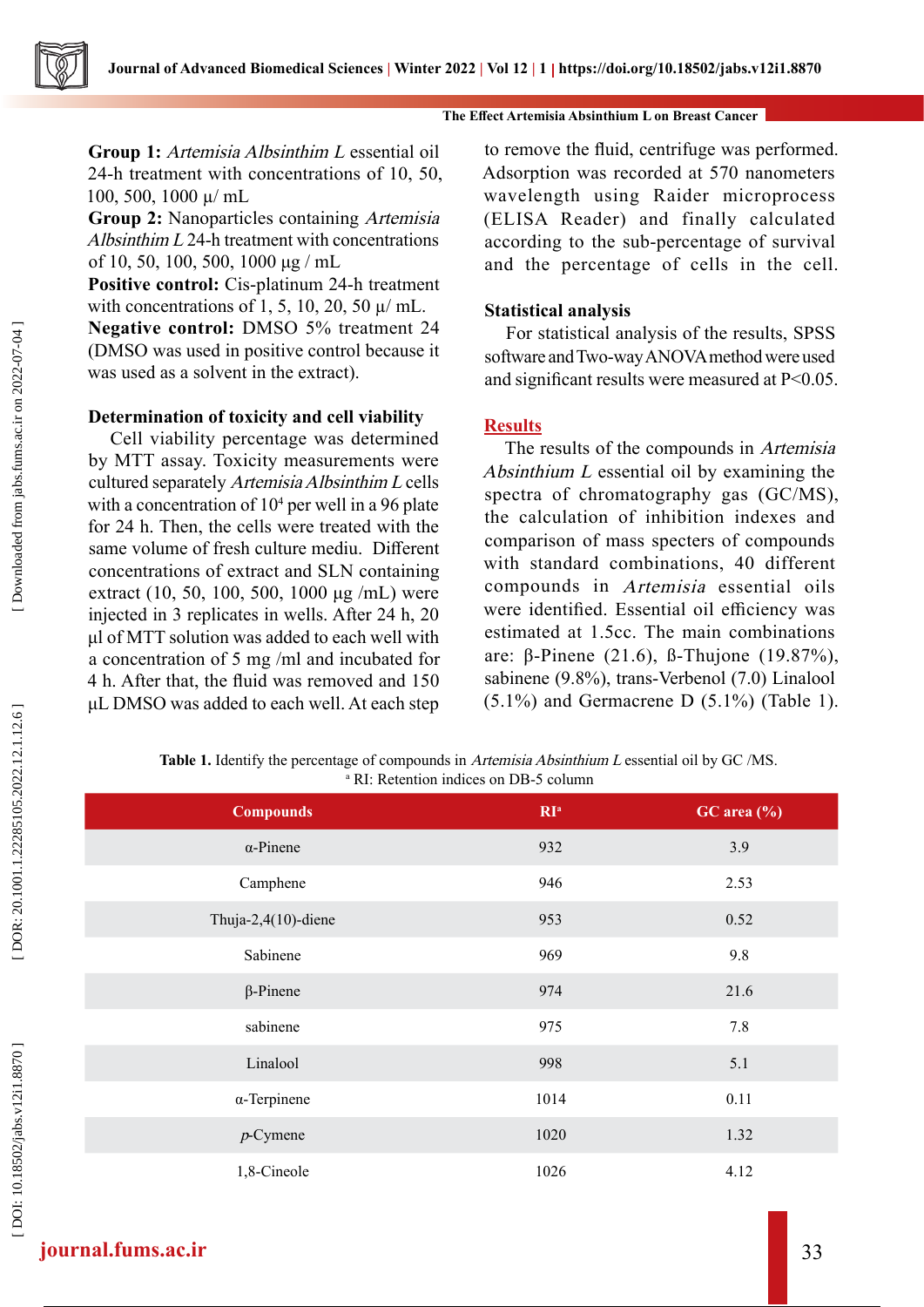

|                           |       | Teimouri M, et al. |
|---------------------------|-------|--------------------|
| Santolina alcohol         | 1034  | 0.41               |
| cis-Arbusculone           | 1046  | 0.19               |
| $\gamma$ -Terpinene       | 1054  | 0.23               |
| $\beta$ -Thujone          | 1112  | 19.78              |
| trans-p-Menth-2-en-1-ol   | 1136  | 0.35               |
| trans-Verbenol            | 1142  | 7.00               |
| Sabina ketone             | 1154  | 0.32               |
| Pinocarvone               | 1160  | 0.11               |
| cis-Chrysanthenol         | 1162  | 2.21               |
| Santolinyl acetate        | 1171  | 4.06               |
| Terpinen-4-ol             | 1174  | 1.58               |
| Thujenal                  | 1181  | 0.12               |
| $p$ -Cymen-8-ol           | 1182  | 0.81               |
| $\alpha$ -Terpineol       | 1186  | 0.14               |
| Myrtenal                  | 1195  | 0.61               |
| Myrtenol                  | 1196  | 0.55               |
| Verbenone                 | 1204  | 1.00               |
| trans-Carveol             | 1215  | 0.18               |
| Cumin aldehyde            | 1238  | 0.44               |
| Carvone                   | 1239  | 0.43               |
| Carvotanacetone           | 1244  | 0.17               |
| Piperitone                | 1249  | 0.27               |
| cis-Chrysanthenyl acetate | 1261  | 1.89               |
| n-Decanol                 | 1266  | $0.18\,$           |
| Bornyl acetate            | 1284  | 0.59               |
| trans-Sabinyl acetate     | 1289  | 0.35               |
| Carvacrol                 | 1298  | 0.23               |
| Myrtenyl acetate          | 1324  | 0.11               |
| Z-Jasmone                 | 1392  | 0.16               |
| Germacrene D              | 1422  | 5.1                |
| Total                     | 96.51 |                    |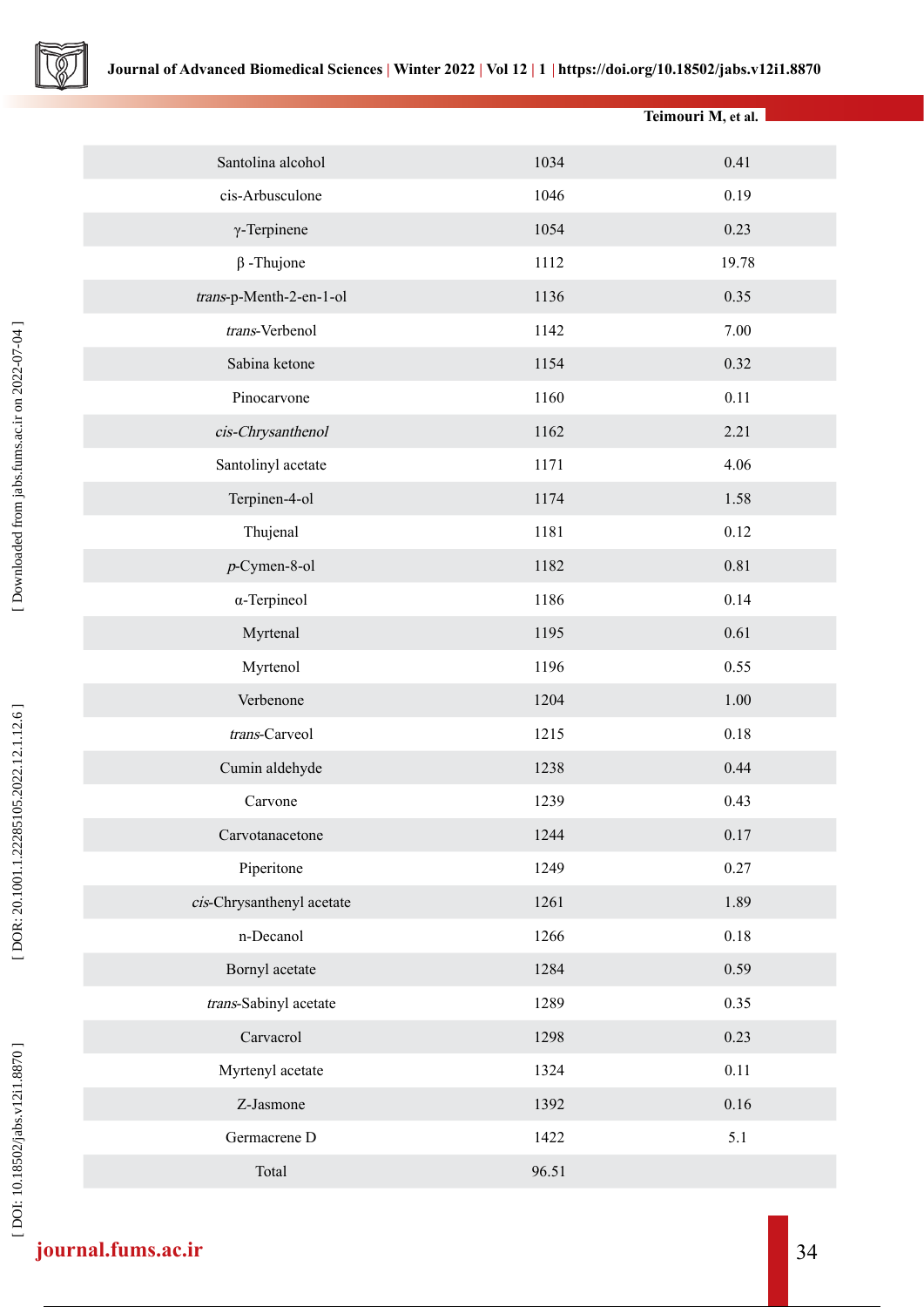## **The results of the particle size and zeta potential in the loaded extract**

The average particle size and zeta potential of the extract formulated by the SLN method are listed in Table 2. The potential of the nanoparticles containing essential oil in this study was 62.5, which shows the proper negative charge and have acceptable stability particles. The nanoparticles made without extract had 88.5 zeta potential. The size of the nanoparticles containing extract and extract was 14.5 and 86.6 nm, respectively. Figure 1, 2 and Zeta potential

and the particle size of nanoparticles contain essential oils. In the case of loaded extract percentage, the results of spectphotometer absorption were measured in the range of 190 to 1100 nm for the solution before and after passing the dialysis bag. In the case of the main solution (before passing the dialysis bag, the average of 0.411 and the solution after passing the dialysis bag was calculated. Figure 3 Shows Spectrophotometric diagram of nanoparticles containing essential oils before and after passing dialysis bag.



| <b>Investigated factors</b>                                                            | <b>Zeta Potential Average</b><br>(MV) | <b>Average particle size</b><br>(nm) |
|----------------------------------------------------------------------------------------|---------------------------------------|--------------------------------------|
| The values obtained for nanoparticles containing Artemisia<br>Absinthium essential oil | $-5.62$                               | 130.5                                |
| The values obtained for nanoparticles without essential<br>Artemisia Absinthium        | $-5.88$                               | 86.5                                 |



**Figure 1.** The potential of the nanoparticle nanoparticles containing essential Oils

# **journal.fums.ac.ir** 35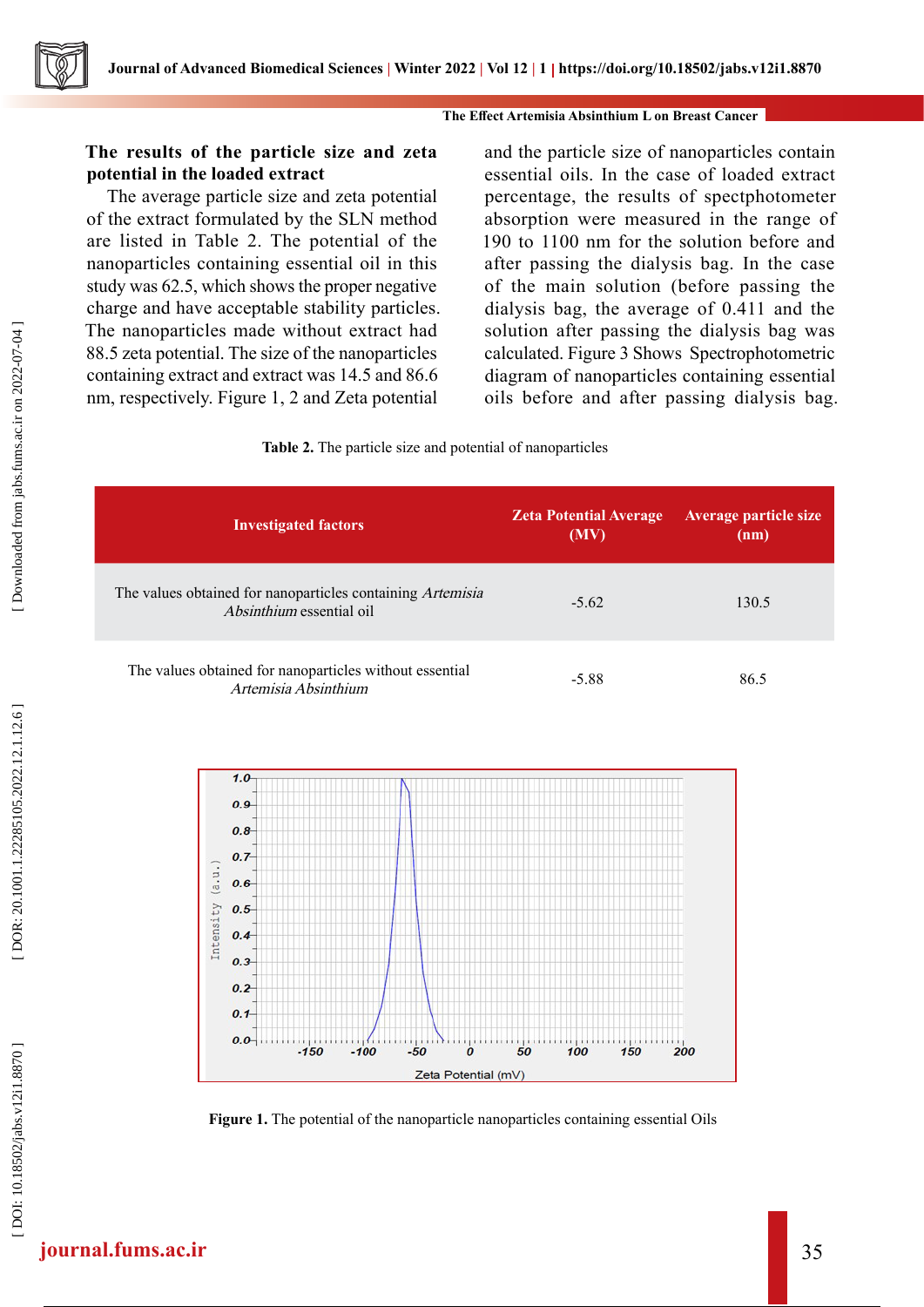**Teimouri M, et al.**



**Figure 2.** particle size of nanoparticles containing essential oils



**Figure 3.** Spectrophotometric diagram of nanoparticles containing essential oils before and after passing dialysis bag

**The results of the morphology of lipid nanoparticles containing Artemisia Absinthium <sup>L</sup> essential oil**

The images of SEM microscopes are shown in figure 4. They showed the shape of spherical nanoparticles.



**Figure 4.** Image of the SEM microscope from nanoparticles containing Artemisia Absinthium L essential oils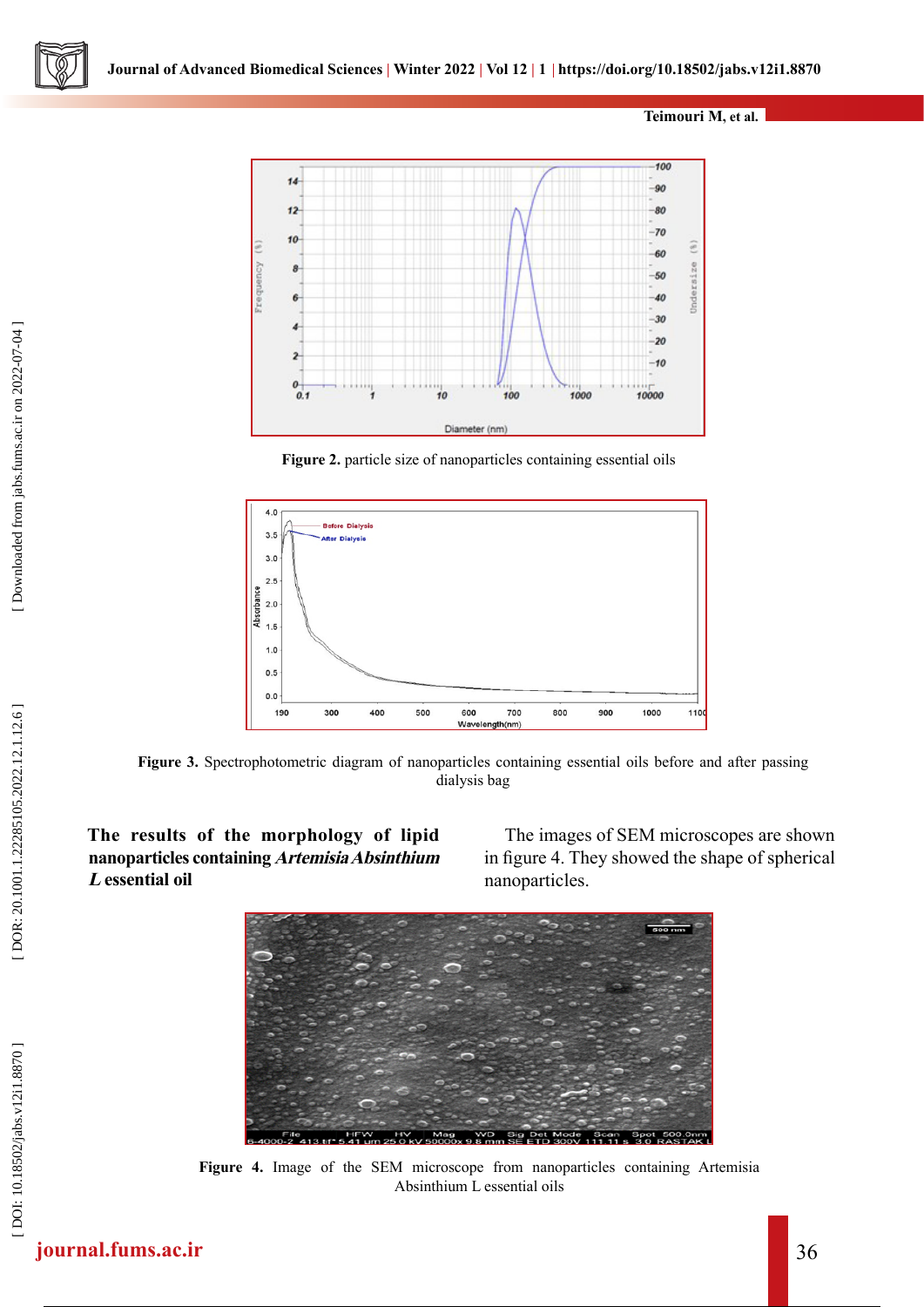

## **Results of infrared spectroscopy**

The results of infrared spectroscopy are displayed in figure 5. In the case of nanoparticles containing alcohol, the essential oil of alcohol

was similar to the structural similarity with the microstrate acid (the acid used in the formulation of nanoparticles) similar similar to the graphic peak with 83.04%.



**Figure 5.** Absorption of FT-IR nanoparticles containing essential oils

#### **Results from MTT test**

Figure 6 shows the results of the MTT test on different groups of testing, and table 3 shows the results of the IC50 levels of different study groups. After comparing the results of different MTT groups using ANOVA statistical techniques, the following conclusions were obtained:

at concentrations of 500 and 1000 μg / mL, there was a significant difference between the percentage of survival in the treatment group with essential oils with nanoparticles without essential nanoparticles. (Respectively  $P< 0.001$  and  $P< 0.01$ ). This result indicates the effectiveness of essential oil and formulation compared to non-essential lipid nanoparticles.



**Figure 6.** MTT test in 24-hour treatment

[Downloaded from jabs.fums.ac.ir on 2022-07-04]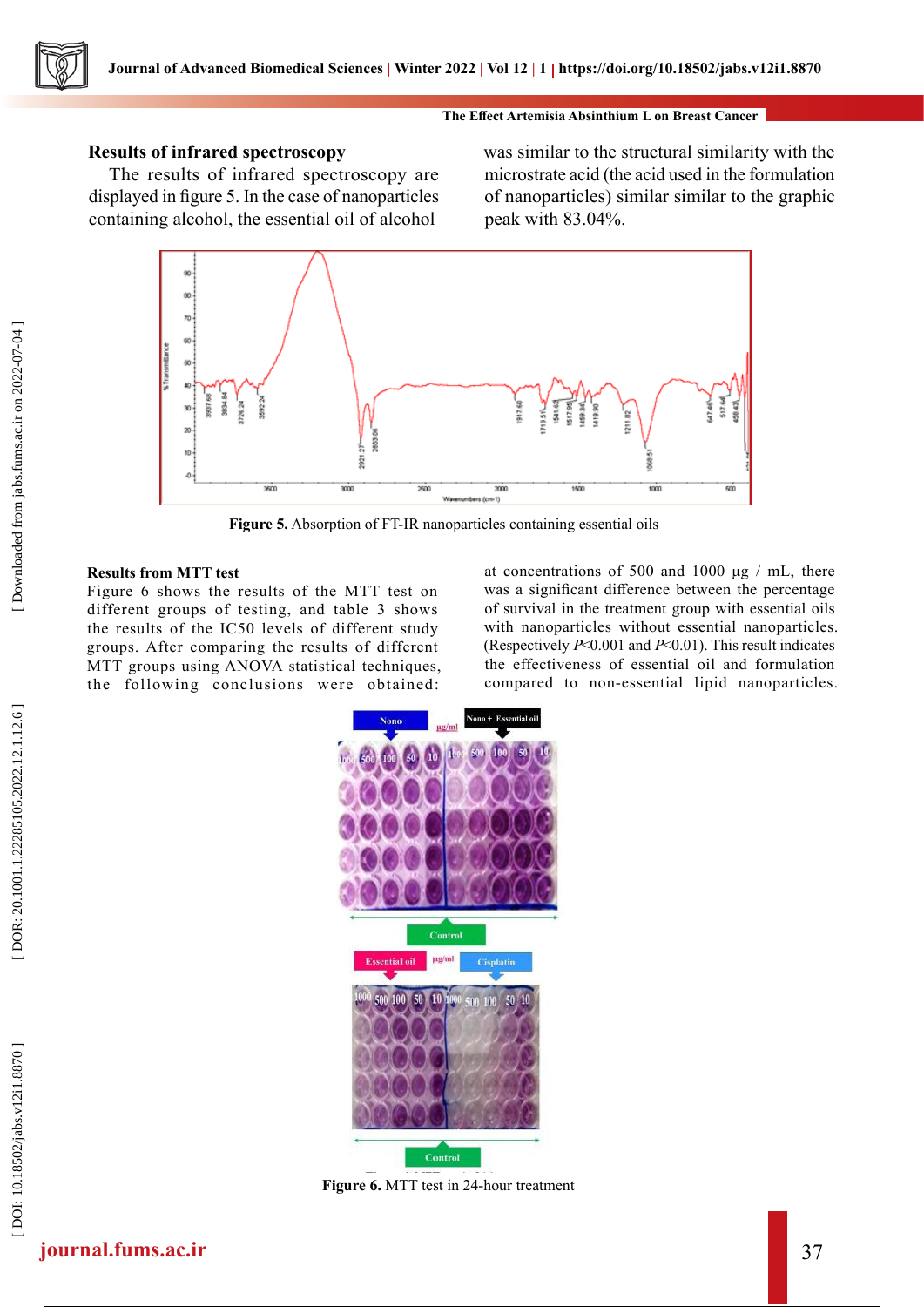

**Teimouri M, et al.**

**Table 3.** IC50 levels of different study groups

| 24-hour treatment   |               |                                               |                                    |           |  |
|---------------------|---------------|-----------------------------------------------|------------------------------------|-----------|--|
| <b>Study groups</b> | Essential oil | Nanoparticles<br>containing essential<br>oils | Nanoparticles without<br>essential | Cisplatin |  |
| $IC50 \mu g/ml$     | 1195          | 557.1                                         | 3556                               | 8.193     |  |

# **Discussion**

In this study, the antifungal effects of solid lipid nanoparticles essential oil of Artemisia Absinthium L on BRC-03 cells were investigated. Our results are in agreement with the findings of Gharehmatrossian et al. (2012), which in their study on the evaluation of the effect of methanolic essential oil of Artemisia showed that this essential oil had antioxidant properties and cell lesions and has the potential to use cancer (13). They showed that increasing the concentration of Artemisia essential oil reduces the survival of cancer cells and, in other words, have a dosedependent effect. Similarly, Sharif et al. (2015) showed that methanolic essential oil has the ability to inhibit cell growth in concentrationdependent concentration (14). Other findings from the study of the molecular effect of lipid nanoparticles containing Artemisia plant essential oil on cervical cancer cells showed that lipid nanoparticles containing Artemisia plant essential oil increased the expression of Bax gene and 1.7 equality of Bcl-2 gene expression (15) Since Bax and Bcl-2 account for important genes in apoptosis, it seems that Artemisia essential oil contained in lipid nanoparticles activates the apoptotic pathway in cervical cancer cells. Our results are in agreement with the findings of Imam et al. (2009) in their study on the toxicity of Artemisia annua on gastric cancer cells that methanolic essential oil inhibit the apoptosis process significantly (16). Ahmadi et al. (2015) showed that the effect of A.Aucheri essential oil on neuroblastoma cells showed that the essential oil of this plant has a high anti-tumor impact on

neuroblastoma cells. Their results showed that this effect was carried out by influencing Bax and Bcl2 genes (17). Based on the results of our study and other studies, the mechanisms of anti-apoptotic activity are that after treating Artemisia cytochrome c, the free mitochondria and the activity of Caspase 3 also increased and the activity of this apoptotic protease leads to a polymeric polymeras. Apoptotic induces and DNA failure and ultimately inhibits the activity of NF-kB anti-apoptosis factor. In this way, anti-apoptotic factor activity is suppressed and the death of the cell is stimulated and induced (18,19). As a result of the interactions of special proteins from the BCL-2 family, cytochrome c entered cytosol from the space between the two mitochondrial membranes, and with the formation of a complex called apoptosome, the cascade pathway activates the cascaza and the cell in the path of dying. Directed. The Bcl-2 family is a type of tragic proteins that have once traced the membrane width and placed in the membrane of the membrane organelles inside the cell and interact with each other. The pre-apoptotic members of this family are **Bak** and Bax, which increase the expression of these two cytochrome C to cytosol and the onset of apoptosis (20, 21). With BAD dephosphorylation and its release from cytosolic protein attached to serine 3-3-14 This BAD protein is attached to Bcl-2 and prevents its interaction with Bax protein and increases the permeability of the mitochondrial membrane permeability. Cytochrome C is free from the space between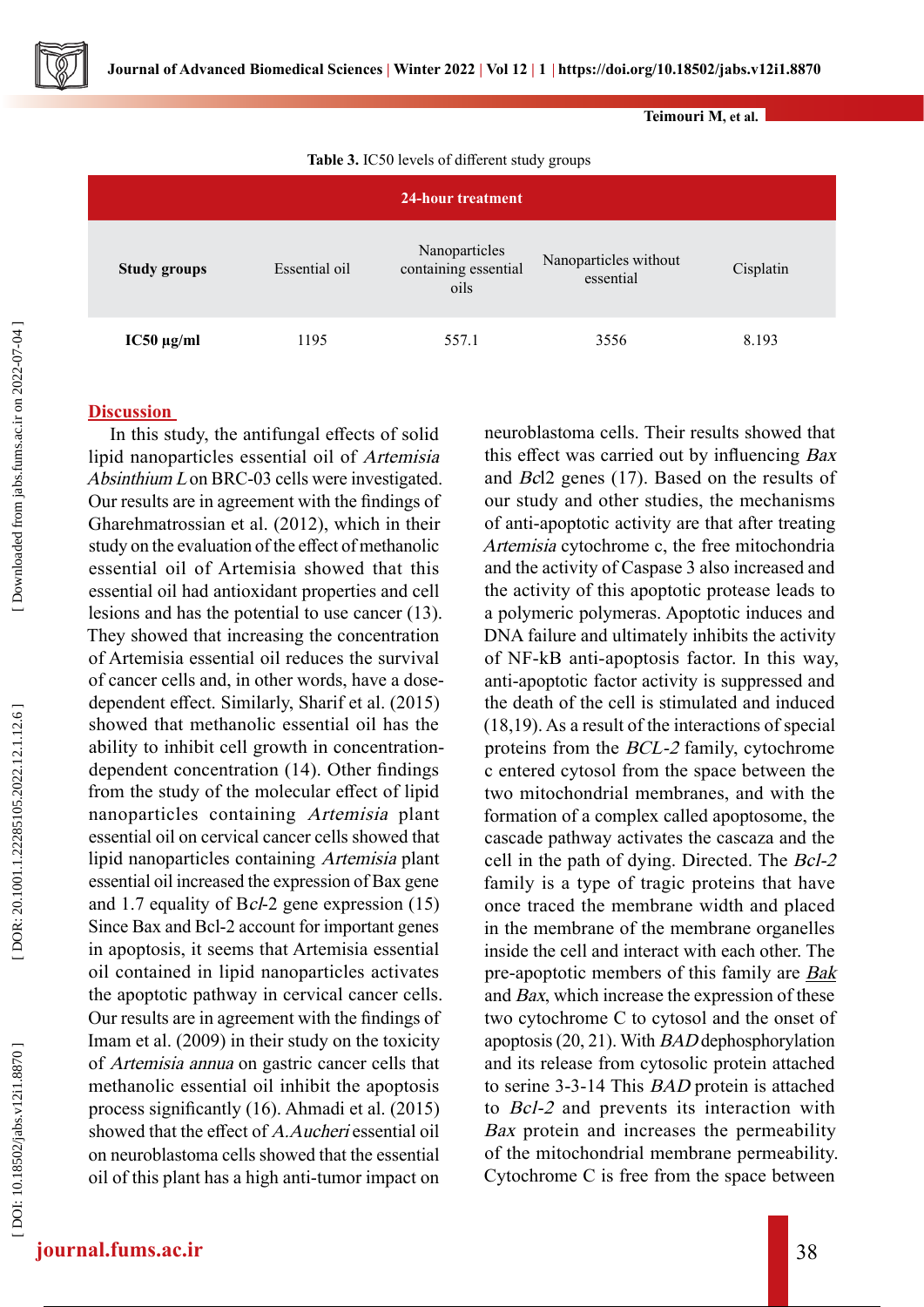

the two membranes and entered cytosol. Then, by connecting to the apoptozomed complex, the apoptosomal and caspase protein (Caspase 9), and this complex also activates the Caspase of the performer (Caspase 3), which is driven by the activity of this cell caspase to death. Therefore, according to the results and studies on cancer cells, lipid nanoparticles containing Artemisia Absinthium L essential oils are probably prevented by inducing apoptosis from the continuation of cell division (22-24).

# **Conclusion**

Finally, the evidence of the cytotoxicity of lipid nanoparticles containing the essential oil of Artemisia absinthium L showed that the use of lipid nanoparticles containing the essential oil of the plant can play the role of apoptosis activity in breast cancer.

# **Acknowledgments**

Department of biology, Roudehen branch, Islamic Azad University, Roudehen, Iran. This research has been done granting to the ethical protocols of research centers (IR.IAU. PS.REC.1396.165).

# **Conflicts of Interest**

The authors declare no conflict of interest.

## **References**

1. Ferlay J, Soerjomataram I, Dikshit R, Eser S, Mathers C, Rebelo M, et al. Cancer incidence and mortality worldwide: sources, methods and major patterns in GLOBOCAN 2012. International journal of cancer. 2015;136(5):E359-86. 2. Ehsanfar P, Teimouri M, Pooladi M. Investigating Characterizations and Antifungal Effects of Solid Lipid Nanoparticles (SLNs) Loaded with Essential Oil of Citrus Aurantifolia on Isolated Malassezia Strains. Archives of Advances in Biosciences. 2020;11(3):43-55. 3. Ebrahimi M, Teimouri M, Pooladi M. The synergistic anticancer traits of graphene oxide plus doxorubicin against BT474 and MCF7 breast cancer stem cells in vitro. Applied Biochemistry and Biotechnology. 2021; 193(11):3586-601. 4. Teimouri M, Pooladi M. Anti-Angiogenic and Anti-Proliferative Effects of Physalis Alkekengi Hydroalcholic Extract on Breast Cancer in Mice. Journal of Fasa University of Medical Sciences. 2021;10(4):3684-91.[In Persian]

5. Bora KS, Sharma A. The genus Artemisia: a comprehensive review. Pharmaceutical Biology. 2011;49(1):101-9.

6. Gordanian B, Behbahani M, Carapetian J, Fazilati M. Evaluation of Cytotoxicity of Sagebrush Plain Extract on Human Breast Cancer MCF7 Cells. Armaghane danesh. 2013;18(3):241-51.

7. Lai F, Sinico C, De Logu A, Zaru M, Müller RH, Fadda AM. SLN as a topical delivery system for Artemisia arborescens essential oil: in vitro antiviral activity and skin permeation study. International journal of nanomedicine. 2007;2(3):419.

8. Eskiler GG, Cecener G, Dikmen G, Egeli U, Tunca B. Solid lipid nanoparticles: Reversal of tamoxifen resistance in breast cancer. European Journal of Pharmaceutical Sciences. 2018;120:73-88.

9. Marquele-Oliveira F, Torres EC, da Silva Barud H, Zoccal KF, Faccioli LH, Hori JI, et al. Physicochemical characterization by AFM, FT-IR and DSC and biological assays of a promising antileishmania delivery system loaded with a natural Brazilian product. Journal of pharmaceutical and biomedical analysis. 2016;123:195-204.

10. Öztürk AA, Aygül A, Şenel B. Influence of glyceryl behenate, tripalmitin and stearic acid on the properties of clarithromycin incorporated solid lipid nanoparticles (SLNs): Formulation, characterization, antibacterial activity and cytotoxicity. Journal of Drug Delivery Science and Technology. 2019;54:101240.

11. Falsafi SR, Rostamabadi H, Assadpour E, Jafari SM. Morphology and microstructural analysis of bioactiveloaded micro/nanocarriers via microscopy techniques; CLSM/SEM/TEM/AFM. Advances in colloid and interface science. 2020;280:102166.

12. Dikmen G, Guney G, Genc L. Characterization of solid lipid nanoparticles containing caffeic acid and determination of its effects on MCF-7 cells. Recent patents on anti-cancer drug discovery. 2015;10(2):224-32.

13. Gharehmatrossian S, Popov YU, Ghorbanli M, Safaeian S. Antioxidant activities and cytotoxic effects of whole plant and isolated culture of Artemisia aucheri Boiss. Asian Journal of Pharmaceutical and Clinical Research. 2012;5(4):95-8.

14. Sharif M, Ziaei H, Azadbakht M, Daryani A, Ebadattalab A, Rostami M. Effect of methanolic extracts of Artemisia aucheri and Camellia sinensis on Leishmania major (in vitro). Turkish Journal of Medical Sciences. 2007;36(6):365-9.